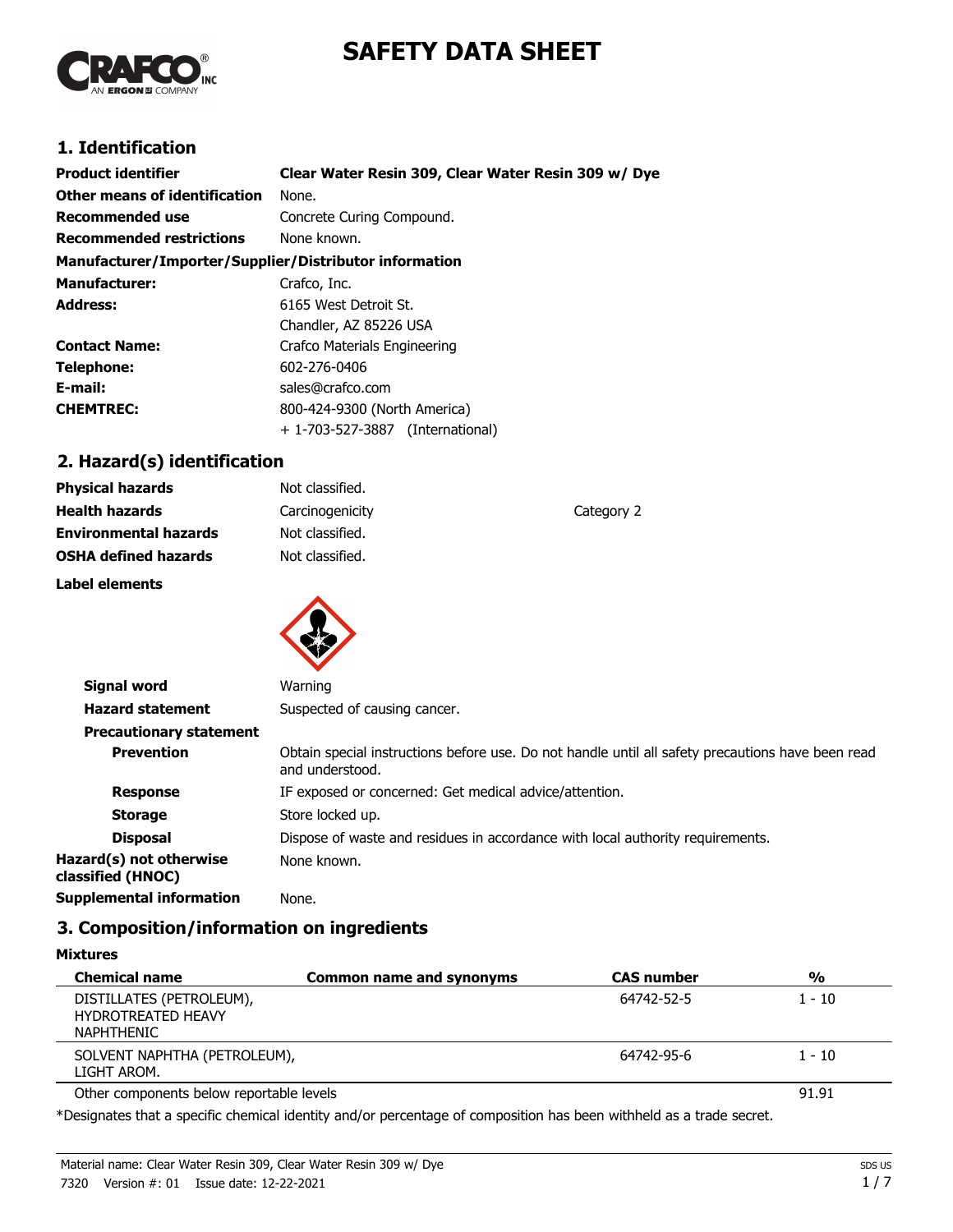## **4. First-aid measures**

| <b>Inhalation</b>                                                            | If breathing is difficult, remove to fresh air and keep at rest in a position comfortable for breathing.<br>Call a physician if symptoms develop or persist.                                                                                                                                                                                                                               |
|------------------------------------------------------------------------------|--------------------------------------------------------------------------------------------------------------------------------------------------------------------------------------------------------------------------------------------------------------------------------------------------------------------------------------------------------------------------------------------|
| <b>Skin contact</b>                                                          | Wash off with soap and water. Get medical attention if irritation develops and persists.                                                                                                                                                                                                                                                                                                   |
| Eye contact                                                                  | Immediately flush eyes with plenty of water for at least 15 minutes. Remove contact lenses, if<br>present and easy to do. Continue rinsing. Get medical attention if irritation develops and persists.                                                                                                                                                                                     |
| <b>Ingestion</b>                                                             | Rinse mouth thoroughly. Do not induce vomiting without advice from poison control center. If<br>vomiting occurs, keep head low so that stomach content doesn't get into the lungs. Do not use<br>mouth-to-mouth method if victim ingested the substance. Never give anything by mouth to a victim<br>who is unconscious or is having convulsions. Get medical attention if symptoms occur. |
| <b>Most important</b><br>symptoms/effects, acute and<br>delayed              | Direct contact with eyes may cause temporary irritation.                                                                                                                                                                                                                                                                                                                                   |
| Indication of immediate<br>medical attention and special<br>treatment needed | Treat symptomatically.                                                                                                                                                                                                                                                                                                                                                                     |
| <b>General information</b>                                                   | Ensure that medical personnel are aware of the material(s) involved, and take precautions to<br>protect themselves. Get medical attention if symptoms occur.                                                                                                                                                                                                                               |

## **5. Fire-fighting measures**

| Suitable extinguishing media                                        | Water fog. Foam. Dry chemical powder. Carbon dioxide (CO2).                                                                                                         |
|---------------------------------------------------------------------|---------------------------------------------------------------------------------------------------------------------------------------------------------------------|
| Unsuitable extinguishing<br>media                                   | Do not use water jet as an extinguisher, as this will spread the fire.                                                                                              |
| <b>Specific hazards arising from</b><br>the chemical                | During fire, gases hazardous to health may be formed.                                                                                                               |
| Special protective equipment<br>and precautions for<br>firefighters | Firefighters must use standard protective equipment including flame retardant coat, helmet with<br>face shield, gloves, rubber boots, and in enclosed spaces, SCBA. |
| <b>Fire fighting</b><br>equipment/instructions                      | Move containers from fire area if you can do so without risk. In the event of fire, cool tanks with<br>water spray.                                                 |
| <b>Specific methods</b>                                             | Use standard firefighting procedures and consider the hazards of other involved materials.                                                                          |
| <b>General fire hazards</b>                                         | No unusual fire or explosion hazards noted.                                                                                                                         |

## **6. Accidental release measures**

| <b>Personal precautions,</b><br>protective equipment and<br>emergency procedures | Ventilate closed spaces before entering them. Do not breathe mist or vapor. Keep unnecessary<br>personnel away. For personal protection, see section 8 of the SDS. Keep people away from and<br>upwind of spill/leak.                                                                                           |
|----------------------------------------------------------------------------------|-----------------------------------------------------------------------------------------------------------------------------------------------------------------------------------------------------------------------------------------------------------------------------------------------------------------|
| <b>Methods and materials for</b><br>containment and cleaning up                  | Large Spills: Stop the flow of material, if this is without risk. Dike the spilled material, where this is<br>possible. Remove with vacuum trucks or pump to storage/salvage vessels. Absorb in vermiculite,<br>dry sand or earth and place into containers. Following product recovery, flush area with water. |
|                                                                                  | Small Spills: Wipe up with absorbent material (e.g. cloth, fleece). Clean surface thoroughly to<br>remove residual contamination.                                                                                                                                                                               |
|                                                                                  | Never return spills to original containers for re-use. For waste disposal, see section 13 of the SDS.                                                                                                                                                                                                           |
| <b>Environmental precautions</b>                                                 | Avoid discharge into drains, water courses or onto the ground.                                                                                                                                                                                                                                                  |
| 7. Handling and storage                                                          |                                                                                                                                                                                                                                                                                                                 |
| <b>Precautions for safe handling</b>                                             | Avoid prolonged exposure. Observe good industrial hygiene practices. Wear appropriate personal<br>protective equipment. Provide adequate ventilation. Wash thoroughly after handling. Avoid release<br>to the environment.                                                                                      |
| Conditions for safe storage,<br>including any                                    | Store in tightly closed container. Store away from incompatible materials (see Section 10 of the<br>SDS). Prevent electrostatic charge build-up by using common bonding and grounding techniques.                                                                                                               |

## **8. Exposure controls/personal protection**

### **Occupational exposure limits**

**incompatibilities**

The following constituents are the only constituents of the product which have a PEL, TLV or other recommended exposure limit. At this time, the other constituents have no known exposure limits.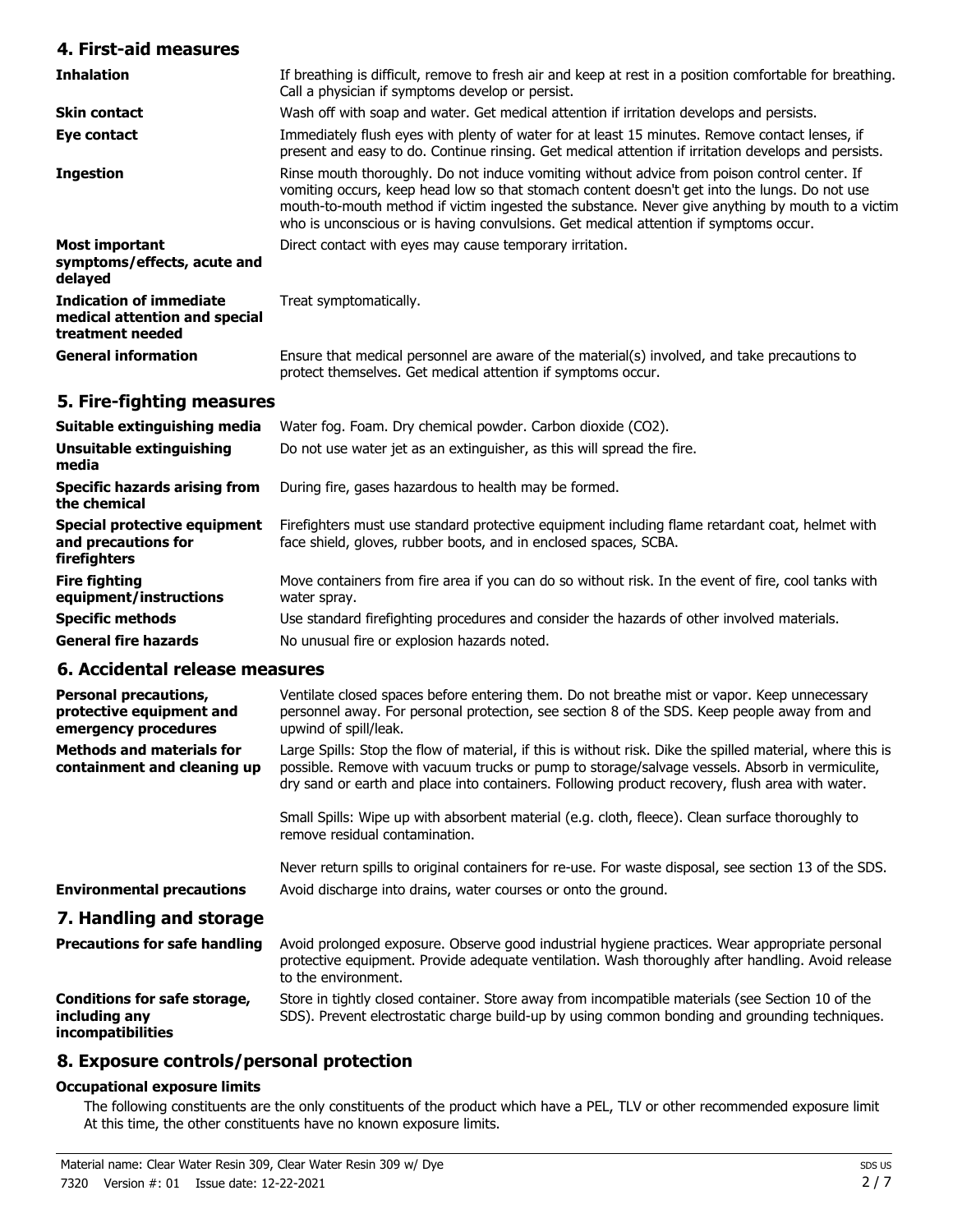| <b>Components</b>                                                                                 | US. OSHA Table Z-1 Limits for Air Contaminants (29 CFR 1910.1000)<br><b>Type</b>                                                                                                                                            | <b>Value</b>      | Form                |
|---------------------------------------------------------------------------------------------------|-----------------------------------------------------------------------------------------------------------------------------------------------------------------------------------------------------------------------------|-------------------|---------------------|
| <b>DISTILLATES</b><br>(PETROLEUM),<br>HYDROTREATED HEAVY<br><b>NAPHTHENIC (CAS</b><br>64742-52-5) | PEL                                                                                                                                                                                                                         | 5 mg/m $3$        | Mist.               |
| <b>US. ACGIH Threshold Limit Values</b><br><b>Components</b>                                      | <b>Type</b>                                                                                                                                                                                                                 | <b>Value</b>      | Form                |
| <b>DISTILLATES</b><br>(PETROLEUM),<br>HYDROTREATED HEAVY<br><b>NAPHTHENIC (CAS</b><br>64742-52-5) | <b>TWA</b>                                                                                                                                                                                                                  | $5 \text{ mg/m}$  | Inhalable fraction. |
| <b>US. NIOSH: Pocket Guide to Chemical Hazards</b><br><b>Components</b>                           | <b>Type</b>                                                                                                                                                                                                                 | <b>Value</b>      | Form                |
| <b>DISTILLATES</b><br>(PETROLEUM),<br>HYDROTREATED HEAVY<br><b>NAPHTHENIC (CAS</b><br>64742-52-5) | Ceiling                                                                                                                                                                                                                     | 1800 mg/m3        |                     |
|                                                                                                   | <b>STEL</b>                                                                                                                                                                                                                 | $10 \text{ mg/m}$ | Mist.               |
|                                                                                                   | <b>TWA</b>                                                                                                                                                                                                                  | 350 mg/m3         |                     |
| <b>Biological limit values</b>                                                                    | No biological exposure limits noted for the ingredient(s).                                                                                                                                                                  |                   |                     |
| <b>Appropriate engineering</b><br>controls                                                        | Provide adequate ventilation, including appropriate local extraction, to ensure that the defined<br>occupational exposure limit is not exceeded.                                                                            |                   |                     |
| <b>Eye/face protection</b>                                                                        | Individual protection measures, such as personal protective equipment<br>Wear safety glasses with side shields (or goggles).                                                                                                |                   |                     |
| <b>Skin protection</b><br><b>Hand protection</b>                                                  | Wear appropriate chemical resistant gloves.                                                                                                                                                                                 |                   |                     |
| <b>Other</b>                                                                                      | Wear appropriate chemical resistant clothing. Wear eye/face protection.                                                                                                                                                     |                   |                     |
| <b>Respiratory protection</b>                                                                     | In case of insufficient ventilation, wear suitable respiratory equipment.                                                                                                                                                   |                   |                     |
| <b>Thermal hazards</b>                                                                            | Wear appropriate thermal protective clothing, when necessary.                                                                                                                                                               |                   |                     |
| <b>General hygiene</b><br>considerations                                                          | Always observe good personal hygiene measures, such as washing after handling the material and<br>before eating, drinking, and/or smoking. Routinely wash work clothing and protective equipment to<br>remove contaminants. |                   |                     |
| 9. Physical and chemical properties                                                               |                                                                                                                                                                                                                             |                   |                     |
| <b>Appearance</b>                                                                                 | Non-Transparent Off-White Liquid                                                                                                                                                                                            |                   |                     |
| <b>Physical state</b>                                                                             | Liquid.                                                                                                                                                                                                                     |                   |                     |
| <b>Form</b>                                                                                       | Liquid.                                                                                                                                                                                                                     |                   |                     |
| <b>Color</b>                                                                                      | Off-white.                                                                                                                                                                                                                  |                   |                     |
| Odor                                                                                              | Aromatic Petroleum                                                                                                                                                                                                          |                   |                     |
| <b>Odor threshold</b>                                                                             | Not available.                                                                                                                                                                                                              |                   |                     |
| рH                                                                                                | $8 - 9$                                                                                                                                                                                                                     |                   |                     |
|                                                                                                   |                                                                                                                                                                                                                             |                   |                     |
| <b>Melting point/freezing point</b>                                                               | 32 °F (0 °C)                                                                                                                                                                                                                |                   |                     |
| <b>Initial boiling point and</b><br>boiling range                                                 | 212 °F (100 °C)                                                                                                                                                                                                             |                   |                     |
| <b>Flash point</b>                                                                                | Not available.                                                                                                                                                                                                              |                   |                     |
| <b>Evaporation rate</b>                                                                           | Not available.                                                                                                                                                                                                              |                   |                     |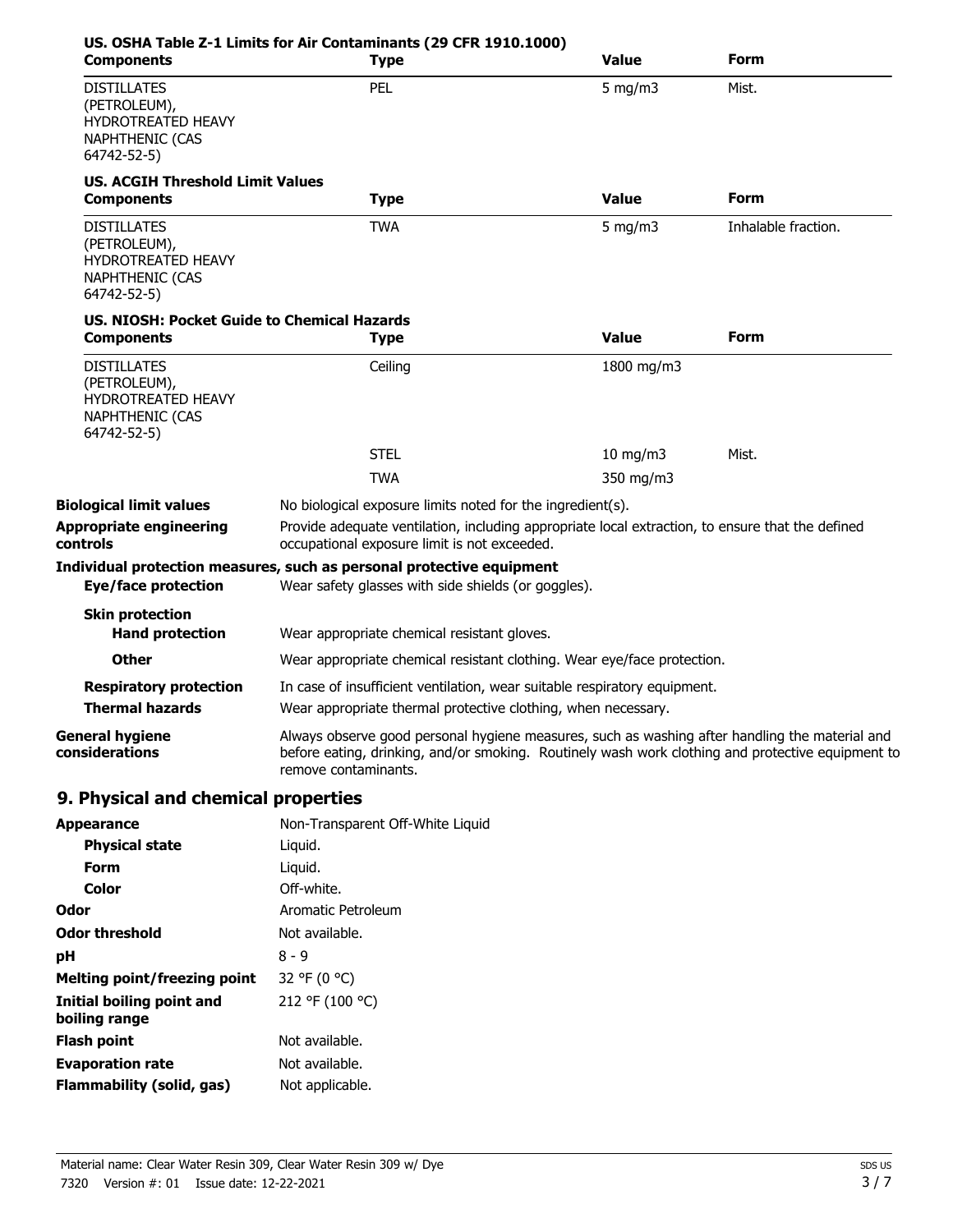## **Upper/lower flammability or explosive limits**

| opper, lower nummability or explosive mini        |                    |
|---------------------------------------------------|--------------------|
| Flammability limit - lower Not available.<br>(%)  |                    |
| <b>Flammability limit -</b><br>upper $(\% )$      | Not available.     |
| <b>Explosive limit - lower</b><br>(%)             | Not available.     |
| <b>Explosive limit - upper</b><br>(%)             | Not available.     |
| Vapor pressure                                    | Not available.     |
| <b>Vapor density</b>                              | $> 1 (1 = air)$    |
| <b>Relative density</b>                           | Not available.     |
| Solubility(ies)                                   |                    |
| <b>Solubility (water)</b>                         | Not available.     |
| <b>Partition coefficient</b><br>(n-octanol/water) | Not available.     |
| <b>Auto-ignition temperature</b>                  | Not available.     |
| <b>Decomposition temperature</b>                  | Not available.     |
| Viscositv                                         | Not available.     |
| <b>Other information</b>                          |                    |
| <b>Density</b>                                    | 8.20 - 8.50 lb/gal |
| <b>Percent volatile</b>                           | 58 - 65 %          |
| <b>Specific gravity</b>                           | $0.984 - 1.019$    |
| VOC                                               | 148 a/l            |

# **10. Stability and reactivity**

| <b>Reactivity</b>                            | The product is stable and non-reactive under normal conditions of use, storage and transport                                                                   |
|----------------------------------------------|----------------------------------------------------------------------------------------------------------------------------------------------------------------|
| <b>Chemical stability</b>                    | Material is stable under normal conditions.                                                                                                                    |
| <b>Possibility of hazardous</b><br>reactions | Hazardous polymerization does not occur.                                                                                                                       |
| <b>Conditions to avoid</b>                   | Keep away from heat, hot surfaces, sparks, open flames and other ignition sources. Contact with<br>incompatible materials. Strong acids. Contact with alkalis. |
| <b>Incompatible materials</b>                | Strong oxidizing agents. Strong acids. Alkalis. Non-polar solvents.                                                                                            |
| <b>Hazardous decomposition</b><br>products   | No hazardous decomposition products are known.                                                                                                                 |

## **11. Toxicological information**

### **Information on likely routes of exposure**

| <b>Inhalation</b>                                                                  | Prolonged inhalation may be harmful.                     |
|------------------------------------------------------------------------------------|----------------------------------------------------------|
| <b>Skin contact</b>                                                                | No adverse effects due to skin contact are expected.     |
| Eye contact                                                                        | Direct contact with eyes may cause temporary irritation. |
| <b>Ingestion</b>                                                                   | Expected to be a low ingestion hazard.                   |
| Symptoms related to the<br>physical, chemical and<br>toxicological characteristics | Direct contact with eyes may cause temporary irritation. |
| <b>Information on toxicological effects</b>                                        |                                                          |

| <b>Acute toxicity</b>                | Not known.                                               |
|--------------------------------------|----------------------------------------------------------|
| <b>Skin corrosion/irritation</b>     | Prolonged skin contact may cause temporary irritation.   |
| Serious eye damage/eye<br>irritation | Direct contact with eyes may cause temporary irritation. |
| Respiratory or skin sensitization    |                                                          |
| <b>Respiratory sensitization</b>     | Not a respiratory sensitizer.                            |

# **Skin sensitization** This product is not expected to cause skin sensitization.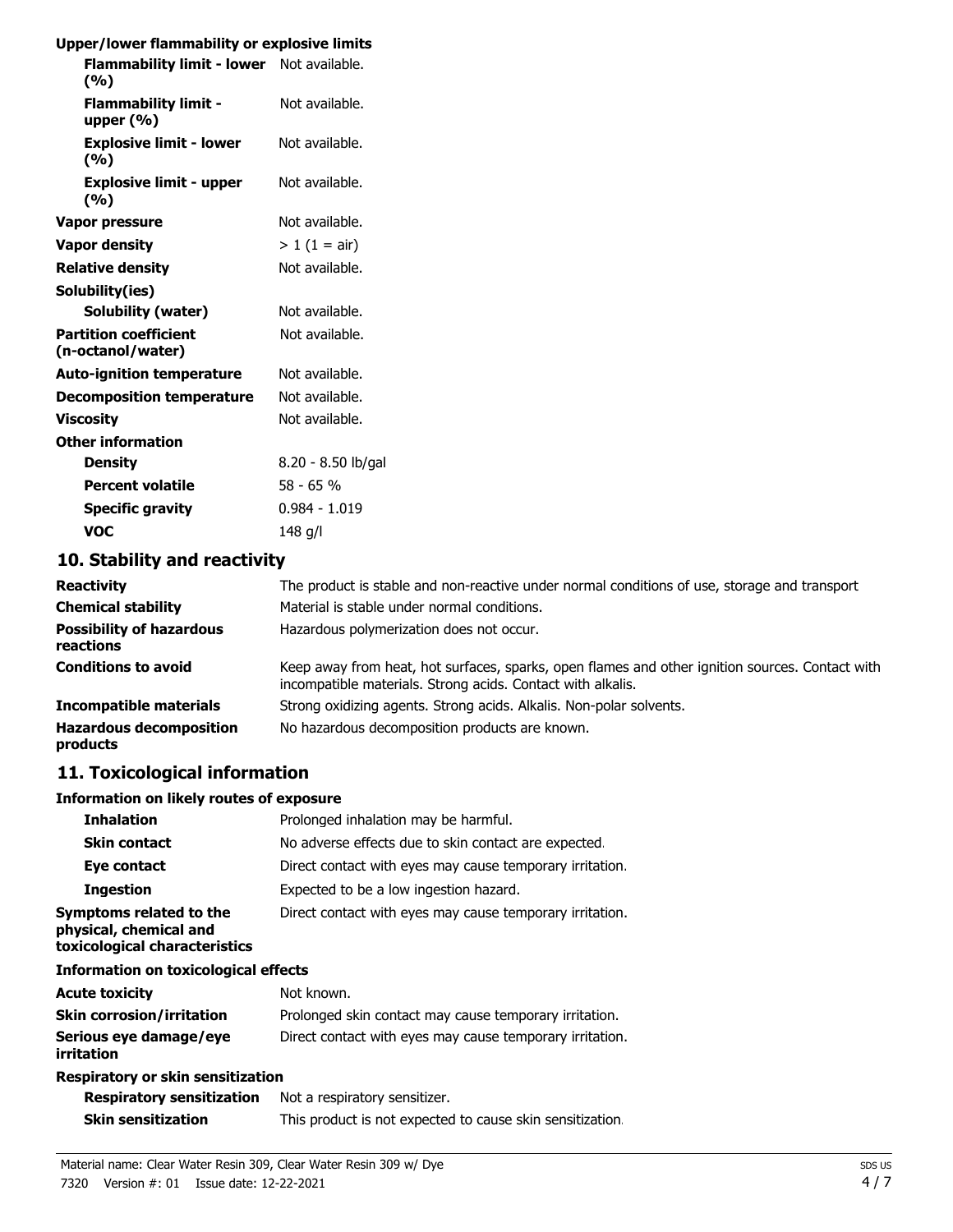| <b>Germ cell mutagenicity</b>                                                                                                                | No data available to indicate product or any components present at greater than 0.1% are<br>mutagenic or genotoxic.                                                                                                    |                                                                                                                                                                                                                                                                |                                                                                       |  |
|----------------------------------------------------------------------------------------------------------------------------------------------|------------------------------------------------------------------------------------------------------------------------------------------------------------------------------------------------------------------------|----------------------------------------------------------------------------------------------------------------------------------------------------------------------------------------------------------------------------------------------------------------|---------------------------------------------------------------------------------------|--|
| Carcinogenicity                                                                                                                              |                                                                                                                                                                                                                        | Suspected of causing cancer.                                                                                                                                                                                                                                   |                                                                                       |  |
| <b>IARC Monographs. Overall Evaluation of Carcinogenicity</b>                                                                                |                                                                                                                                                                                                                        |                                                                                                                                                                                                                                                                |                                                                                       |  |
| DISTILLATES (PETROLEUM), HYDROTREATED HEAVY<br>NAPHTHENIC (CAS 64742-52-5)<br>OSHA Specifically Regulated Substances (29 CFR 1910.1001-1052) |                                                                                                                                                                                                                        |                                                                                                                                                                                                                                                                | 3 Not classifiable as to carcinogenicity to humans.                                   |  |
| Not regulated.<br>US. National Toxicology Program (NTP) Report on Carcinogens                                                                |                                                                                                                                                                                                                        |                                                                                                                                                                                                                                                                |                                                                                       |  |
| Not listed.                                                                                                                                  |                                                                                                                                                                                                                        |                                                                                                                                                                                                                                                                |                                                                                       |  |
| <b>Reproductive toxicity</b>                                                                                                                 | Not classified.                                                                                                                                                                                                        |                                                                                                                                                                                                                                                                |                                                                                       |  |
| <b>Specific target organ toxicity</b><br>- single exposure                                                                                   | Not classified.                                                                                                                                                                                                        |                                                                                                                                                                                                                                                                |                                                                                       |  |
| <b>Specific target organ toxicity</b><br>- repeated exposure                                                                                 | Not classified.                                                                                                                                                                                                        |                                                                                                                                                                                                                                                                |                                                                                       |  |
| <b>Aspiration hazard</b>                                                                                                                     | Not an aspiration hazard.                                                                                                                                                                                              |                                                                                                                                                                                                                                                                |                                                                                       |  |
| <b>Chronic effects</b>                                                                                                                       |                                                                                                                                                                                                                        |                                                                                                                                                                                                                                                                | Prolonged inhalation may be harmful. Prolonged exposure may cause chronic effects.    |  |
| 12. Ecological information                                                                                                                   |                                                                                                                                                                                                                        |                                                                                                                                                                                                                                                                |                                                                                       |  |
| <b>Ecotoxicity</b>                                                                                                                           | environment.                                                                                                                                                                                                           |                                                                                                                                                                                                                                                                | Expected to be toxic to aquatic organisms. May cause long-term adverse effects in the |  |
| <b>Product</b>                                                                                                                               |                                                                                                                                                                                                                        | <b>Species</b>                                                                                                                                                                                                                                                 | <b>Test Results</b>                                                                   |  |
| Clear Water Resin 309, Clear Water Resin 309 w/ Dye                                                                                          |                                                                                                                                                                                                                        |                                                                                                                                                                                                                                                                |                                                                                       |  |
| <b>Aquatic</b>                                                                                                                               |                                                                                                                                                                                                                        |                                                                                                                                                                                                                                                                |                                                                                       |  |
| Crustacea                                                                                                                                    | <b>EC50</b>                                                                                                                                                                                                            | Daphnia                                                                                                                                                                                                                                                        | 10344.8281 mg/l, 48 hours estimated                                                   |  |
| Fish                                                                                                                                         | <b>LC50</b>                                                                                                                                                                                                            | Fish                                                                                                                                                                                                                                                           | 720.9551 mg/l, 96 hours estimated                                                     |  |
| <b>Persistence and degradability</b>                                                                                                         |                                                                                                                                                                                                                        |                                                                                                                                                                                                                                                                | No data is available on the degradability of any ingredients in the mixture.          |  |
| <b>Bioaccumulative potential</b>                                                                                                             |                                                                                                                                                                                                                        |                                                                                                                                                                                                                                                                |                                                                                       |  |
| <b>Mobility in soil</b>                                                                                                                      | No data available.                                                                                                                                                                                                     |                                                                                                                                                                                                                                                                |                                                                                       |  |
| <b>Other adverse effects</b>                                                                                                                 |                                                                                                                                                                                                                        | No other adverse environmental effects (e.g. ozone depletion, photochemical ozone creation<br>potential, endocrine disruption, global warming potential) are expected from this component.                                                                     |                                                                                       |  |
| 13. Disposal considerations                                                                                                                  |                                                                                                                                                                                                                        |                                                                                                                                                                                                                                                                |                                                                                       |  |
| <b>Disposal instructions</b>                                                                                                                 |                                                                                                                                                                                                                        | Collect and reclaim or dispose in sealed containers at licensed waste disposal site. Dispose of<br>contents/container in accordance with local/regional/national/international regulations. Do not<br>allow this material to drain into sewers/water supplies. |                                                                                       |  |
| <b>Local disposal regulations</b>                                                                                                            |                                                                                                                                                                                                                        | Dispose in accordance with all applicable regulations.                                                                                                                                                                                                         |                                                                                       |  |
| <b>Hazardous waste code</b>                                                                                                                  |                                                                                                                                                                                                                        | The waste code should be assigned in discussion between the user, the producer and the waste<br>disposal company.                                                                                                                                              |                                                                                       |  |
| <b>Waste from residues /</b><br>unused products                                                                                              | Dispose of in accordance with local regulations. Empty containers or liners may retain some product<br>residues. This material and its container must be disposed of in a safe manner (see: Disposal<br>instructions). |                                                                                                                                                                                                                                                                |                                                                                       |  |
| <b>Contaminated packaging</b>                                                                                                                | Since emptied containers may retain product residue, follow label warnings even after container is<br>emptied. Empty containers should be taken to an approved waste handling site for recycling or<br>disposal.       |                                                                                                                                                                                                                                                                |                                                                                       |  |
| 14. Transport information                                                                                                                    |                                                                                                                                                                                                                        |                                                                                                                                                                                                                                                                |                                                                                       |  |
| <b>DOT</b><br>Not required as dangerous goods                                                                                                |                                                                                                                                                                                                                        |                                                                                                                                                                                                                                                                |                                                                                       |  |

Not regulated as dangerous goods.

# **IATA**

Not regulated as dangerous goods.

## **IMDG**

Not regulated as dangerous goods.

**Transport in bulk according to** Not established. **Annex II of MARPOL 73/78 and the IBC Code**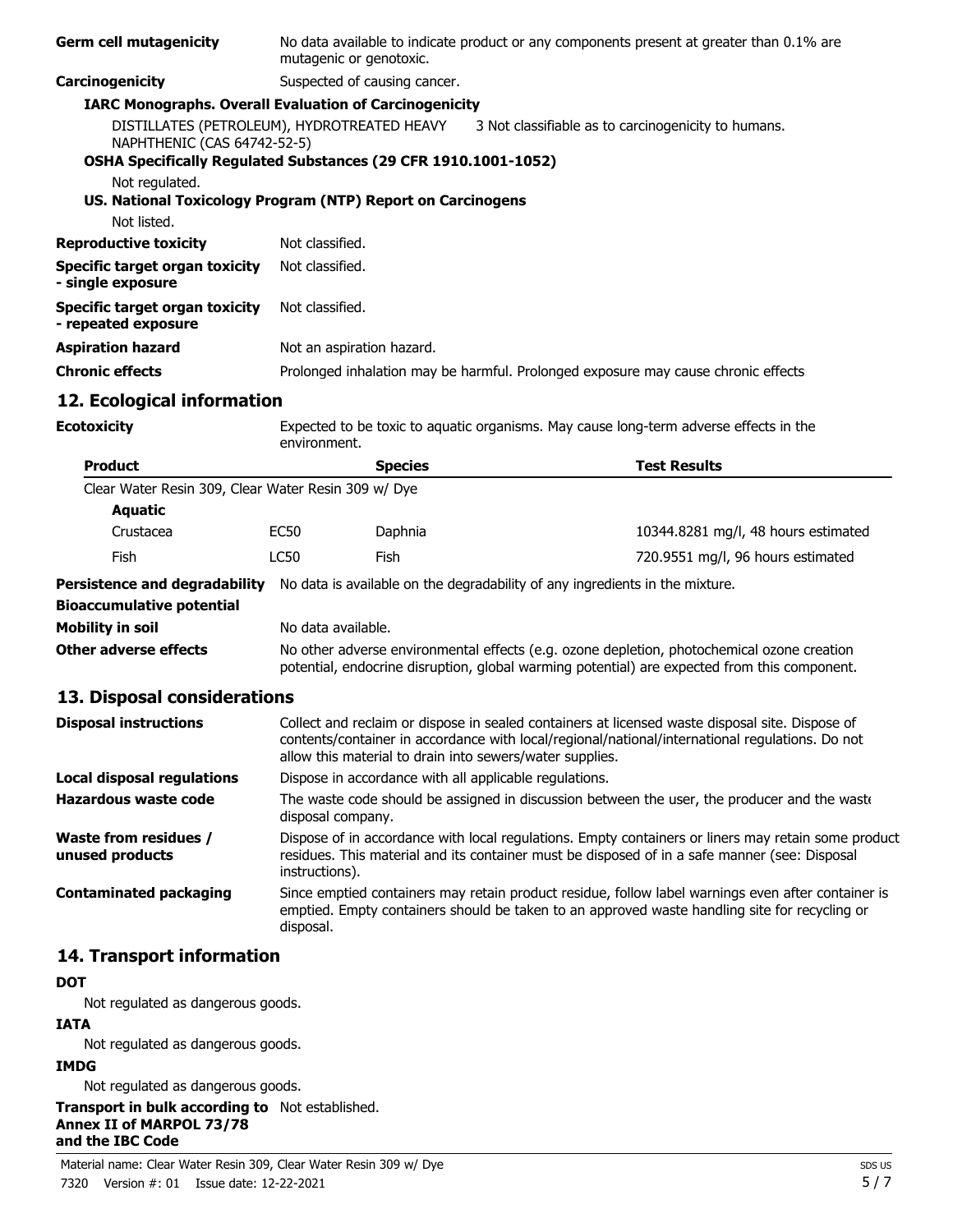## **15. Regulatory information**

| US federal regulations | This product is a "Hazardous Chemical" as defined by the OSHA Hazard Communication Standard |
|------------------------|---------------------------------------------------------------------------------------------|
|                        | 29 CFR 1910.1200.                                                                           |

#### **TSCA Section 12(b) Export Notification (40 CFR 707, Subpt. D)**

Not regulated.

**CERCLA Hazardous Substance List (40 CFR 302.4)**

Not listed.

**SARA 304 Emergency release notification**

Not regulated.

**OSHA Specifically Regulated Substances (29 CFR 1910.1001-1052)**

Not regulated.

#### **Superfund Amendments and Reauthorization Act of 1986 (SARA)**

**SARA 302 Extremely hazardous substance**

Not listed.

**SARA 311/312** Yes **Hazardous chemical**

**Classified hazard** Carcinogenicity

**categories**

**SARA 313 (TRI reporting)**

Not regulated.

#### **Other federal regulations**

#### **Clean Air Act (CAA) Section 112 Hazardous Air Pollutants (HAPs) List**

Not regulated. **Clean Air Act (CAA) Section 112(r) Accidental Release Prevention (40 CFR 68.130)**

## Not regulated.

**Safe Drinking Water Act** Not regulated. **(SDWA)**

#### **US state regulations**

#### **California Proposition 65**

**WARNING:** WARNING: This product contains a chemical known to the State of California to cause cancer.



#### **US. California. Candidate Chemicals List. Safer Consumer Products Regulations (Cal. Code Regs, tit. 22, 69502.3, subd. (a))**

DISTILLATES (PETROLEUM), HYDROTREATED HEAVY NAPHTHENIC (CAS 64742-52-5) SOLVENT NAPHTHA (PETROLEUM), LIGHT AROM. (CAS 64742-95-6)

#### **International Inventories**

| Country(s) or region | <b>Inventory name</b>                                                     | On inventory (yes/no)* |
|----------------------|---------------------------------------------------------------------------|------------------------|
| Australia            | Australian Inventory of Chemical Substances (AICS)                        | Yes                    |
| Canada               | Domestic Substances List (DSL)                                            | Yes                    |
| Canada               | Non-Domestic Substances List (NDSL)                                       | Yes                    |
| China                | Inventory of Existing Chemical Substances in China (IECSC)                | Yes                    |
| Europe               | European Inventory of Existing Commercial Chemical Substances<br>(EINECS) | Yes                    |
| Europe               | European List of Notified Chemical Substances (ELINCS)                    | Yes                    |
| Japan                | Inventory of Existing and New Chemical Substances (ENCS)                  | Yes                    |
| Korea                | Existing Chemicals List (ECL)                                             | Yes                    |
| New Zealand          | New Zealand Inventory                                                     | Yes                    |
| Philippines          | Philippine Inventory of Chemicals and Chemical Substances<br>(PICCS)      | Yes                    |
| Taiwan               | Taiwan Chemical Substance Inventory (TCSI)                                | Yes                    |